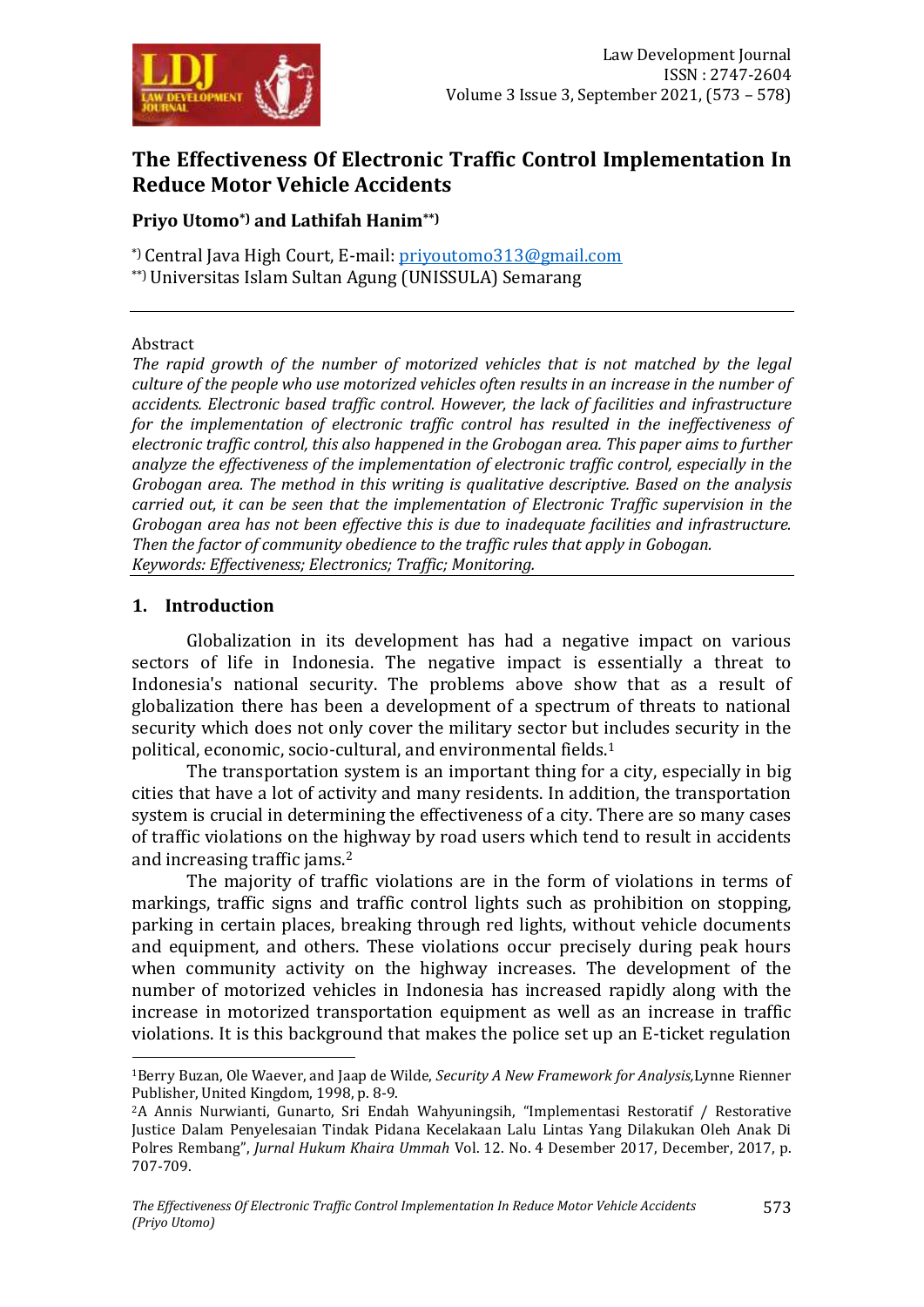

**.** 

which is expected to assist in handling cases of traffic violations and illegal levies which have recently been rife along with the growth of transportation modes. Traffic violations cannot be ignored because most traffic accidents are caused by the human factor of road users who do not comply with traffic regulations. However, there are still causes other than human factors such as broken tires, failed brakes, potholes, traffic jams, high volume of vehicles passing through certain roads, road conditions, inadequate road infrastructure and others.<sup>3</sup>

Based on Act No. 8 of 1981 concerning the Criminal Procedure Code and Act No. 22 of 2009 concerning Road Traffic and Transportation, it is stated that the court together with the police and the prosecutor's office are institutions that organize traffic management cases. Traffic law enforcement is one of the activities of the traffic function which has a role so that laws and other regulations are obeyed by every road user, which are grouped into preventive and repressive efforts.4One form of law enforcement in the field of repressive measures is the prosecution of traffic violations. Traffic violations can be carried out in an educative manner, namely by giving warnings and warnings in a sympathetic way to traffic violators, while juridically, prosecution is carried out by using a ticket and/or using a brief report / summary / minor crime or with an ordinary report. Article 272 of Act No. 22 of 2009 concerning Road Traffic and Transportation provides space for Police investigators and PPNS to carry out enforcement activities in the field of Traffic and Road Transportation by using electronic equipment.<sup>5</sup>

The electronic equipment in question is an incident recording device that can store information which can also be used as evidence in court. It was further explained that the prosecution of violations with electronic recording evidence is regulated in Government Regulation No. 80 of 2012. This is in line with the current situation and developments which are limited in the number of traffic police officers in the field in the context of traffic control and the creation of security, safety and order. , and smooth traffic. Therefore, the support and role of technology must be optimized, one of which is through traffic law enforcement with electronics (electronic recording/cameras). The use of electronics/cameras has become a must in the midst of various kinds of traffic violations that occur.

In the era of globalization, transportation is one of the basic and important needs. In traffic, people often ignore existing traffic signs, especially traffic signs at highway intersections. As is well known, to improve community discipline in traffic. Technological advances in the era of globalization have brought technological advances that can be applied in people's lives, one of which is in terms of traffic. The use of surveillance systems with CCTV (close circuit television) is a form of progress in today's traffic world. This includes the City of Purwodadi. This is *Electronic Traffic Law Enforcement*(ETLE).

<sup>3</sup>Muhar Muhar Junef, Perilaku Masyarakat Terhadap Operasi Bukti Pelanggaran (Tilang), *E-Journal WIDYA Yustisia*, Volume 1 Nomor 1 June 2014, p. 53.

<sup>4</sup>Malik AL-Ghazali, Restorative Justice Approach on The Under Age (Minors) Violator of The Traffic Case Accident (Laka) That Lead to Death in Polres Majalengka, Jurnal Daulat Hukum Volume 1 Issue 3 September 2018, p. 708-800.

<sup>5</sup>Iman Faturrahman dan Bambang Tri Bawono, Application of Restorative Justice to Solution of Traffic Accidents, *Jurnal Daulat Hukum* Volume 4 Issue 1, March 2021, p. 30-31.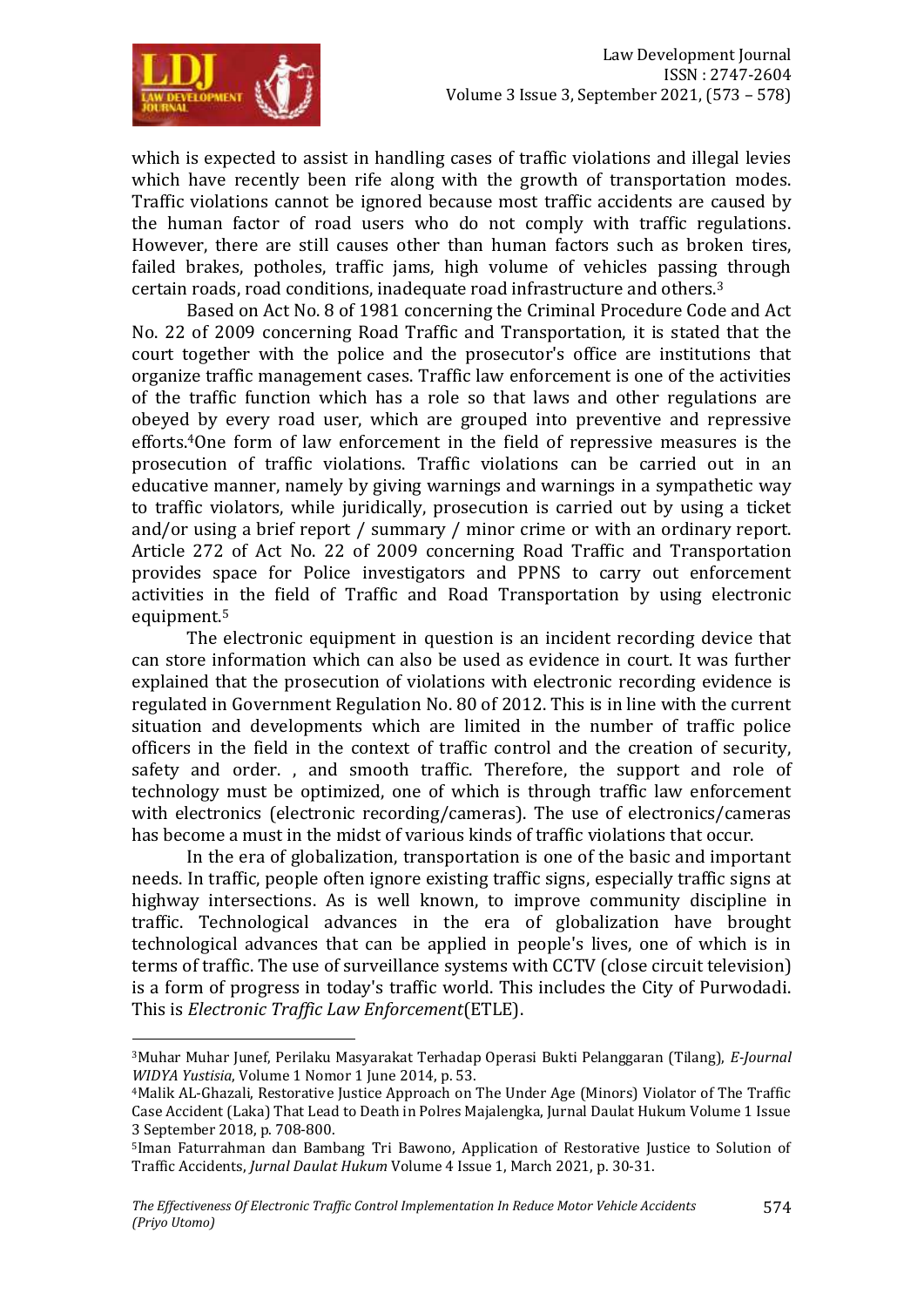

Technology is developing very fast as is happening today, which used to be to monitor traffic order only by government workers such as traffic police, but now there is a remote monitoring system to monitor traffic order and problems on the roads, especially crossroads using CCTV (close circuit television).<sup>6</sup>

The government also installs CCTV at all points of the area that are considered vulnerable. However, this cannot be said to be fully effective. The problem is the lack of knowledge and awareness of some Grobogan people related to traffic discipline and the lack of related facilities and infrastructure *Electronic Traffic Law Enforcement* (ETLE). So far, it's been a problem.<sup>7</sup> This is shown by the number of traffic violations in Grobogan in 2020 of 891,525 violations.<sup>8</sup> So it is necessary to discuss further regarding the effectiveness of electronic traffic control, especially in the Grobogan area.

#### **2. Research Methods**

Research in writing this research is descriptive qualitative. Descriptive research qualitative, is a research method that seeks to describe and interpret objects according to what they are, with the aim of systematically describing the facts and characteristics of the research object being studied appropriately. So that it can be analyzed further based on the data or materials obtained.<sup>9</sup>

#### **3. Result and Discussion**

-

## **3.1.Current Implementation of Electronic Traffic Control**

In its development the implementation of Electronic Traffic Law Enforcement (E-TLE) using an electronic system involves several elements as well as facilities and infrastructure, namely, First, officers who involve the NCO who serve the ticketing unit at the Grobogan Police without having an office at the E-TLE post as a backoffice, and 12 people who tasked with a pattern of 3 groups of 2 parts where each group is on duty for 12 hours to monitor, analyze, check databases, and input confirmation letter data; Second, Closed Circuit Television (CCTV) which is spread across several road points in Grobogan City. Of the 100 CCTV cameras that have been prepared, there are 23 CCTV cameras that have been installed and monitor and record traffic violations that occur; Third, computer, which is used to support the implementation of E-TLE, there are  $6$  (six) units that function as monitoring computers from CCTV connected to 23 camera points, playback for recording violations that have been monitored and computer inputting violation data into the system or web service for information and communication tickets. camera; Fourth, an application that supports the flow of

<sup>6</sup> Lathifah Hanim, Engaruh Perkembangan Teknologi Informasi Terhadap Keabsahan Perjanjian Dalam Perdagangan Secara Elektronik (E-Commerce) Di Era Globalisasi, *Jurnal Dinamika Hukum* Vol. 11 Special Edition February 2011, p. 59-61.

<sup>7</sup> Rully Trie Prasetyo, Umar Ma'ruf, and Anis Mashdurohatun, Tindak Pidana Korporasi Dalam Perspektif Kebijakan Formulasi Hukum Pidana, *Jurnal Hukum Khaira Ummah* Vol. 12. No. 4 December 2017, p. 729-730.

<sup>&</sup>lt;sup>8</sup> AKP Sri Murtini, Personal Interview with Head of Traffic Police of the Grobogan Resort Police on May 20, 2021.

<sup>9</sup>Bambang Sunggono, 2006. *Metodologi Penelitian Hukum*, Jakarta : PT Grafindo Persada, p. 116.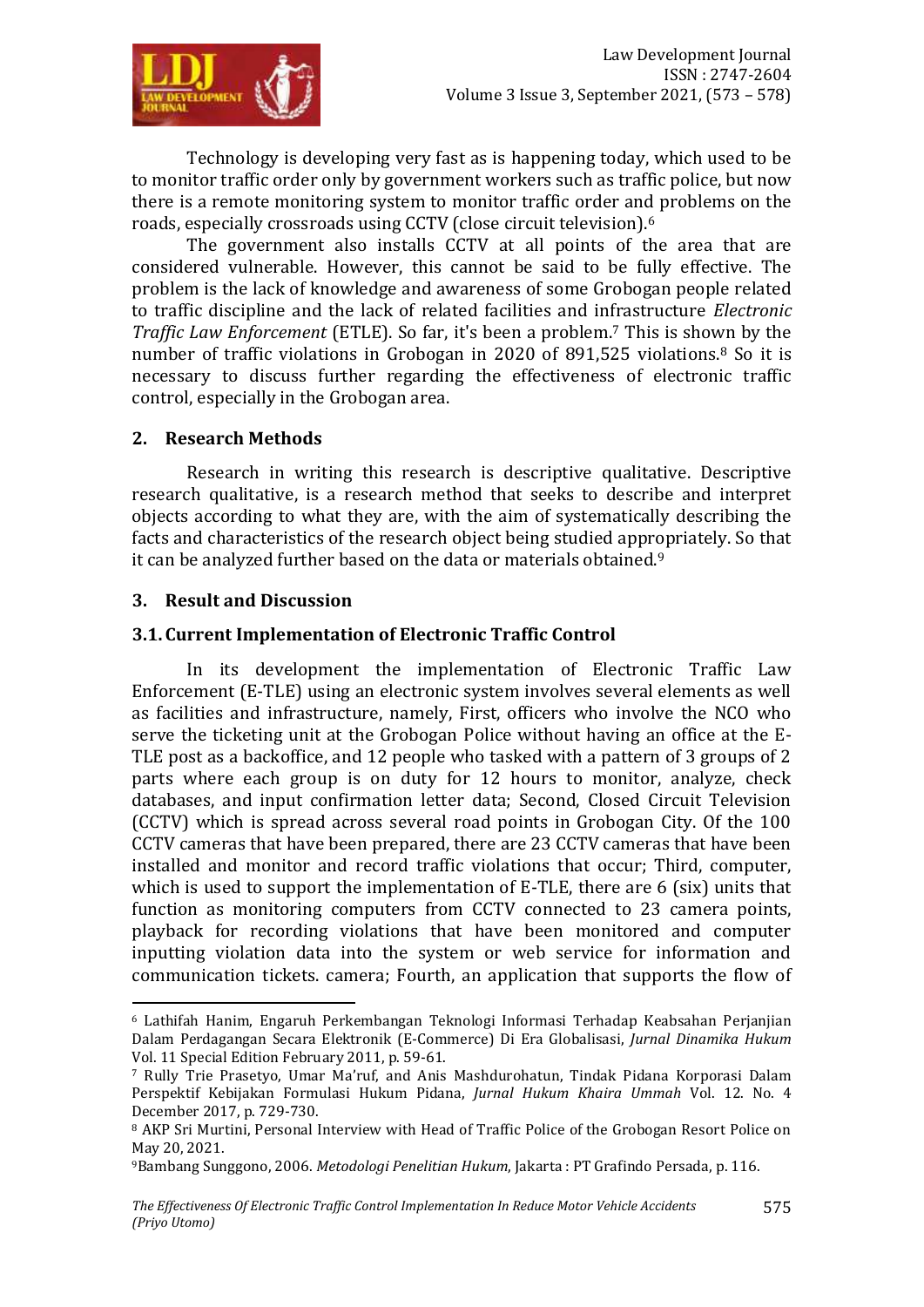

-

the mechanism for handling and resolving traffic violation cases resulting from the action of camera ticketing, a web service-based system that is integrated with the Regident Ranmor database, the system itself is divided into three, the first is for the public to provide confirmation related to the subject involved. be a violation, the second is for operators of related agencies that can be accessed on a limited basis and lastly for officers to enter data on violations as well as for officers to temporarily block the STNK of violating vehicles; and Fifth, the office that is used as a command center room for the Grobogan Police and for personnel who manned the personnel of the Grobogan Police. With the elements and facilities and infrastructure as above, the settlement of criminal cases of traffic violations has been carried out in several areas in Grobogan. The implementation is carried out by the Grobogan Police Station under the coordination of the Grobogan Police Traffic Directorate Sub-Directorate General by using facilities and infrastructure as well as established concepts or mechanisms. From this implementation, it was found that the application of traffic violation enforcement with electronic record evidence had a significant impact. This is evidenced by the discovery of various forms of traffic violations. The effectiveness of implementing the implementation of E-TLE (Electronic Traffic Law Enforcement) does not only provide benefits to the community, but also to the Indonesian National Police. Almost all developed countries have implemented an electronic ticket system and do not have to attend a trial in court. In other countries, the ticket is an administrative fine, not a crime, while in Indonesia the ticket is a criminal fine.<sup>10</sup>

## **3.2.The Effectiveness of the Implementation of Electronic Traffic Control in Reducing Motor Vehicle Accidents**

Before explaining the effectiveness of the implementation of traffic control in reducing motor vehicle accidents that affect the effectiveness of electronic traffic control, it is necessary to first discuss Friedman's theory of the legal system.

Lawrence M. Friedman states that the law consists of components of structure, substance and culture.<sup>11</sup>

- The structural component is the institution created by the legal system with various functions in order to support the operation of the system. This component is possible to see how the legal system provides services for the cultivation of legal materials on a regular basis.
- The substantive component, which is the output of the legal system, in the form of regulations, decisions used by both the regulating and regulated parties.
- The cultural component, which consists of values, attitudes, perceptions, custom, ways of doing, ways of thinking, opinions that affect the workings of law by Lawrence M. Friedman is referred to as legal culture. This legal culture serves as a bridge that connects the rule of law with the legal behavior of all citizens.

<sup>10</sup> AKP Muchamad Yogi, Personal Interview with Head of Traffic Police of Grobogan Regarding Electronic Traffic Control, Interview conducted on May 12, 2021.

<sup>11</sup>Esmi Warassih, *Pranata Hukum Sebuah Telaah Sosiologis,* (Semarang: Badan Penerbit Universitas Diponegoro, 2011), p. 28.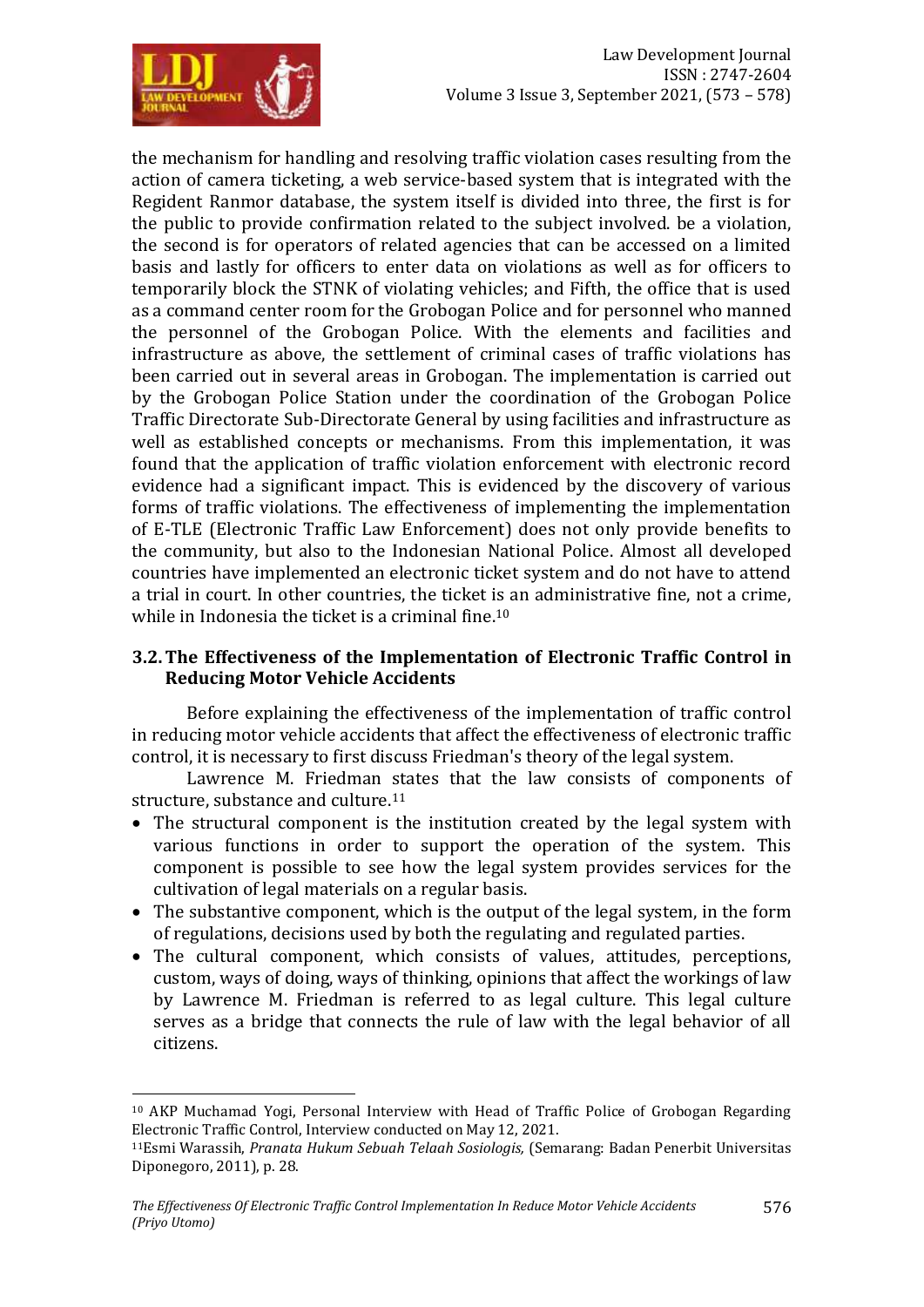

Based on Friedman's thoughts above, it can be seen that the factors that influence the implementation of electronic traffic control today are influenced by:<sup>12</sup>

Law Enforcement Factor

Law Enforcement Factors are the parties that form and apply the law. One of the keys to success in law enforcement is the mentality or personality of the law enforcers themselves. In the context of law enforcement by every law enforcement agency, justice and truth must be stated, felt, seen and actualized.13In this case, law enforcers are enforcement officers who usually in carrying out their duties and functions there are errors in the input application that make officers lose track of violators. Thus, this problem becomes one of the important obstacles. If there is an input error, for example on the identity of the violator, it is certainly difficult to track the whereabouts of the violator.

- Facilities and Pre-Facilities Factor Facilities and infrastructure factors based on CCTV contained in the Makassar Polrestabes Command Center room, there are several road markings that are not clear so that enforcement officers cannot take action on electronic ticketing.
- Community Factor

The community factor itself is one of the deficiency factors in the application of the Electronic Traffic Law Enforcement (E-TLE) system, in its development there are still many drivers or people who do not carry out the transfer process after making a motor vehicle purchase transaction, which results in a confirmed letter not arriving. to violators or current vehicle owners.

## **3.3.The Effectiveness of Electronic Traffic Control in the Grobogan area**

Various factors and obstacles as described above also occur in the Grobogan area, but the most dominant factor is the lack of facilities and infrastructure. Until now, there has been no installation of CCTV cameras at accident-prone points in the Grobogan area according to Iptu Chandra Bayu as the Head of Traffic Accidents in the Grobogan area, from January to April 2021 there were 213 cases of traffic accidents in the Grobogan area. The factors causing the accident were the condition of the vehicle and the lack of obedience of traffic drivers to the applicable traffic rules. Bayu further stated that of this number, 58 of them were students. It is still dominated by the general public but students are also quite high.<sup>14</sup>

# **4. Closing**

**.** 

The implementation of Electronic Traffic supervision in the Grobogan area has not been effective this is due to inadequate facilities and infrastructure. Then the factor of community obedience to the traffic rules that apply in Gobogan. It is

<sup>12</sup> AKP Muchamad Yogi, Personal Interview with Head of Traffic Police of Grobogan Regarding Electronic Traffic Control, Interview conducted on May 12, 2021.

<sup>13</sup>Arif Septria Hendra Saputra, Gunarto, dan Lathifah Hanim, Penerapan Restoratife Justice Sebagai Alternatif Penyelesaian Tindak Pidana Penganiayaan Di Satreskrim Polsek Lasem, *Jurnal Daulat Hukum* Vol. 1. No. 1 March 2018, p. 159.

<sup>&</sup>lt;sup>14</sup>Iptu Chandra Bayu, Personal Interview with Head of Traffic and Traffic Police of Grobogan Police, interview conducted on 12 May 2021.